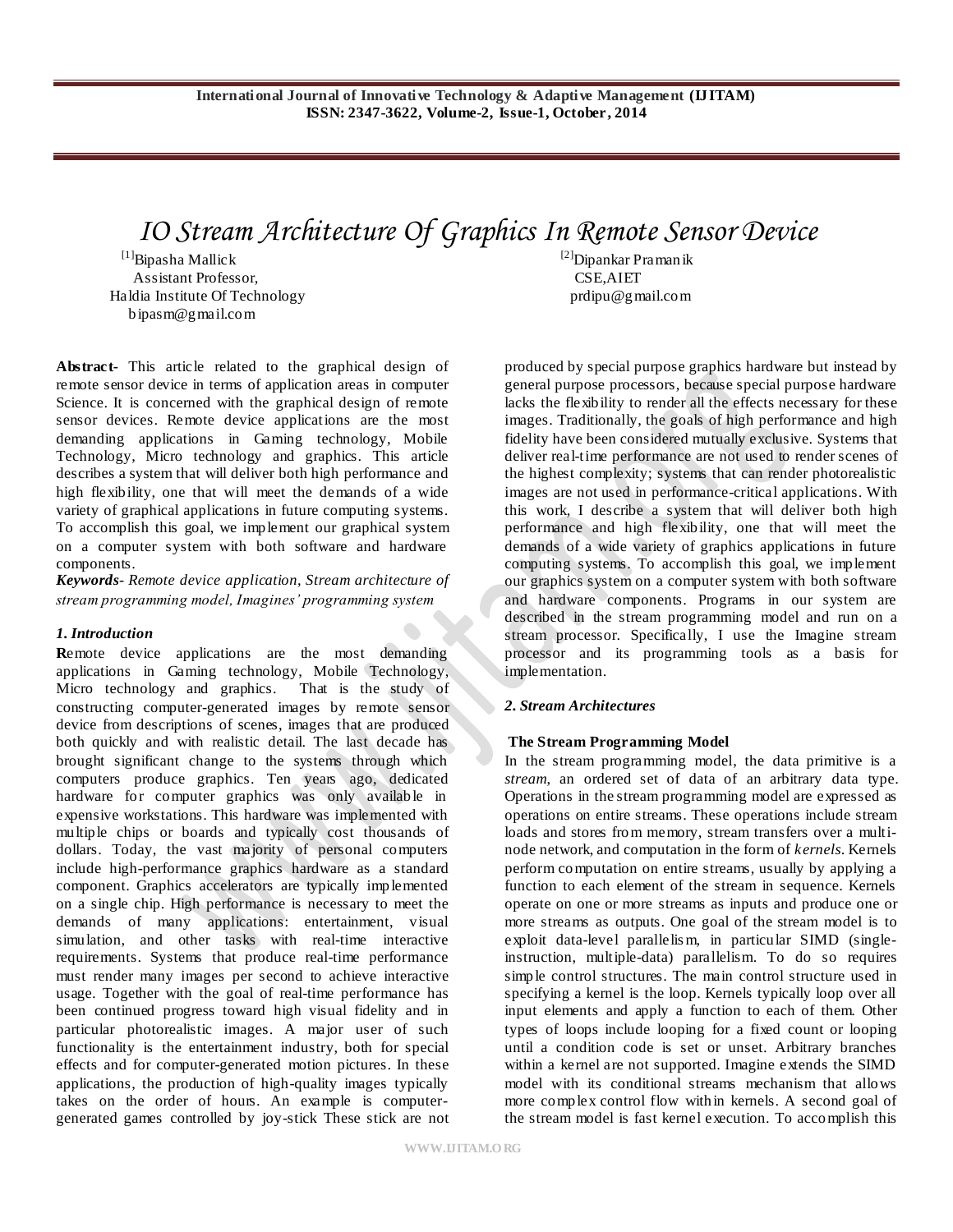goal, kernels are restricted to only operate on local data. A kernel's stream outputs are functions only of their stream inputs, and kernels may not make arbitrary memory references (pointers or global arrays). Instead, streams of arbitrary memory references are sent to the memory system as stream operations, and the streams of returned data are then input into kernels. A stream program is constructed by chaining stream operations together. Programs expressed in this model are specified at two levels: the stream level and the kernel level. A simple stream program that transforms a series of points from one coordinate space to another, for example, might consist of three stream operations specified at the stream level: a stream load to bring the input stream of points onto the Imagine processor, a kernel to transform those points to the new coordinate system, and a stream save to put the output stream of transformed points back into Imagine's memory. Implementing more complex stream programs requires analyzing the dataflow through the desired algorithm and from it, dividing the data in the program into streams and the computation in the program into kernels. The programmer must then develop a flow of computation that matches the algorithm.

### **Streams and Media Applications**

The stream programming model is an excellent match for the needs of media applications

for several reasons. First, the use of streams exposes the parallelism found in media applications. Exploiting this parallelism allows the high computation rates necessary to achieve high performance on these applications. Parallelism is exposed at three levels:

#### **Instruction level parallelism:**

Kernels typically perform a complex computation of tens to hundreds of operations on each element in a data stream. Many of those operations can be evaluated in parallel. In our transformation example above, for instance, the x, y and z coordinates of each transformed point could be calculated at the same time.

## **Data level parallelism:**

Kernels that operate on an entire stream of elements can operate on several elements at the same time. In our example, the transformation of each point in the stream could be calculated in parallel. Even calculations that have dependencies between adjacent elements of a stream can often be rewritten to exploit data parallelism.

#### **Task level parallelism:**

Multiple stream processor nodes connected by a network can easily be chained to run successive kernels in a pipeline, or alternatively, to divide the work in one kernel among several nodes. In our example, the stream of points could be divided

in half and each half could be transformed on separate stream nodes. Or, if another kernel was necessary after the transformation, it could be run on a second stream node connected over a network to the stream node performing the transformation. This work partitioning between stream nodes is possible and straightforward because the stream programming model makes the communication between kernels explicit. Next, as communication costs increasingly dominate achievable processor performance, highperformance media applications require judicious management of bandwidth. The gap between deliverable off-chip memory bandwidth and the bandwidth necessary for the computation required by these applications motivates the use of a *data bandwidth hierarchy* to bridge this gap. This hierarchy has three levels: a main memory level for large, infrequently accessed data, an intermediate level for capturing the on-chip locality of data, and a local level for temporary use during calculations. Media applications are an excellent match for this bandwidth hierarchy.

In addition, because kernels in the stream programming model are restricted to operate only on local data, kernel execution is both fast and efficient. Kernel data is always physically close to the kernel's execution units, so kernels do not suffer from a lack of data bandwidth due to remote data accesses. Finally, kernels typically implement common tasks such as a convolution or a fast Fourier transform. A library of common kernels can be used as modular building blocks to construct new media applications.



The Imagine Stream Processor block diagram.

## **The Imagine Stream Processor**

The Imagine stream processor is a hardware architecture designed to implement the stream programming model.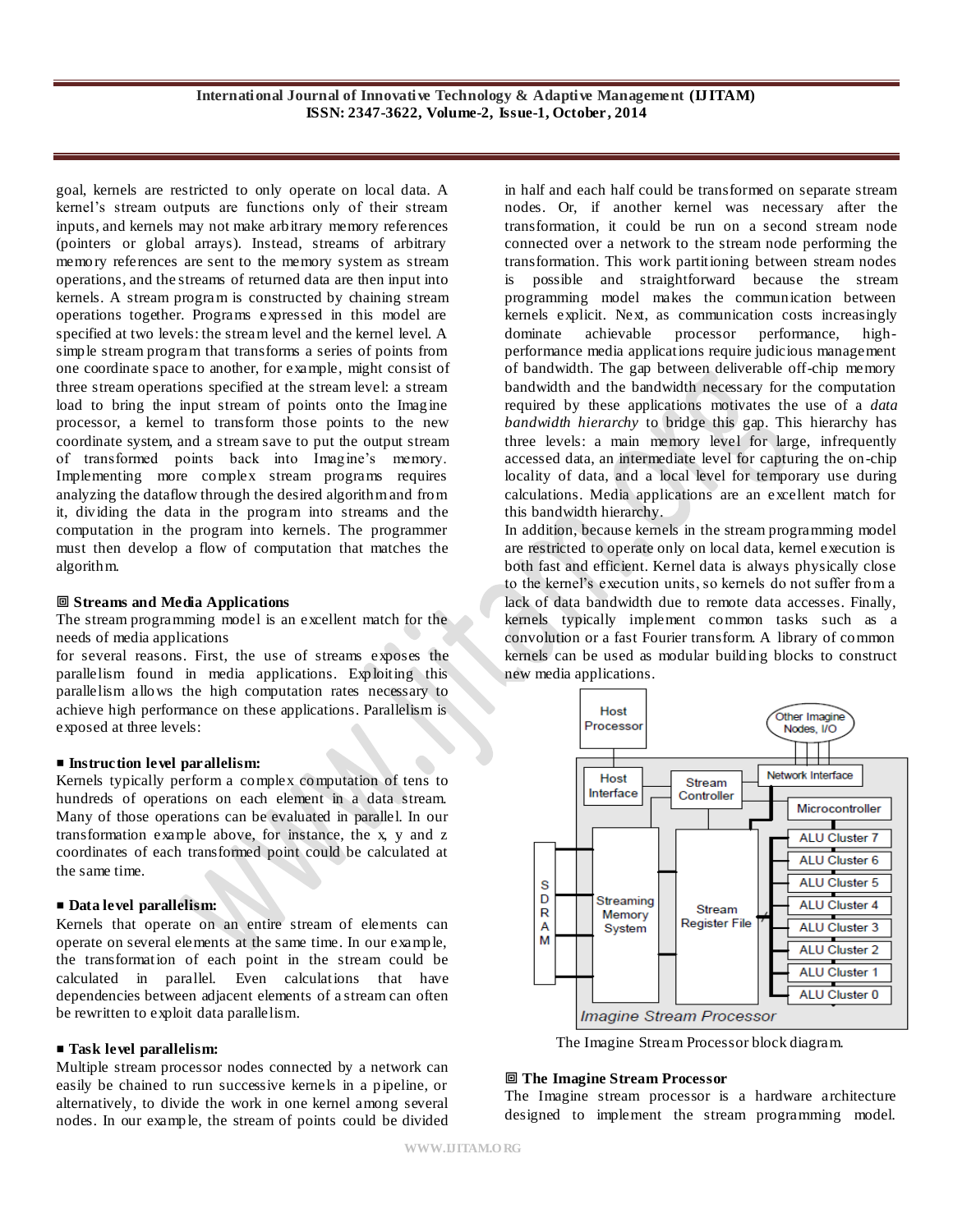Imagine is a coprocessor, working in conjunction with a host processor, with streams as its hardware primitive. The core of Imagine is a 128 KB stream register file (SRF). The SRF is connected to 8 SIMD-controlled VLIW arithmetic clusters controlled by a microcontroller, a memory system interface to off-chip DRAM, and a network interface to connect to other nodes of a multi-Imagine system. All modules are controlled by an on-chip stream controller under the direction of an external host processor. The working set of streams is located in the SRF. Stream loads and stores occur between the memory system and the SRF; network sends and receives occur between the network interface and the SRF. The SRF also provides the stream inputs to kernels and stores their stream outputs.



Cluster Organization of the Imagine Stream Processor. Each of the 8 arithmetic clusters contains this organization, controlled by a single microcontroller and connected through the inter cluster communication unit.

The kernels are executed in the 8 arithmetic clusters. Each cluster contains several functional units (which can exploit instruction-level parallelis m) fed by distributed local register files. The 8 clusters (which can exploit data-level parallelis m) are controlled by the microcontroller, which supplies the same instruction stream to each cluster. Each of Imagine's eight clusters, contains six arithmetic functional units that operate under VLIW control. The arithmetic units operate on 32-bit integer, single-precision floating point, and 16- and 8-bit packed sub word data. The six functional units comprise three adders that execute adds, shifts, and logic operations; two multipliers; and one divide/square root unit. In addition to the arithmetic units, each cluster also contains a 256-word scratchpad register file that allows runtime indexing into small arrays, and a communication unit that transfers data between clusters. Each input of each functional unit is fed by a local two-port register file. A cluster switch routes functional unit outputs to register file inputs. Across all eight clusters, Imagine has peak arithmetic bandwidth of 20 GOPS on 32-bit floating-point and integer data and 40 GOPS on 16-bit integer data. The three-level memory bandwidth hierarchy characteristic of media application behavior consists of the memory system (2.62 GB/s), the SRF (32 GB/s), and the local register files within the clusters (544 GB/s). On Imagine, streams are implemented as contiguous blocks of memory in the SRF or in off-chip memory. Kernels are implemented as programs run on the arithmetic clusters. Kernel microcode is stored in the microcontroller. An Imagine application consists of a chain of kernels that process one or more streams. The kernels are run one at a time, processing their input streams and producing output streams. After a kernel finishes, its output is typically input into the next kernel.

### **Imagine's Programming System**

## **StreamC and KernelC:**

The stream programming model specifies programs at two levels, stream and kernel. At the stream level, the programmer specifies program structure: the sequence of kernels that comprise the application, how those kernels are connected together, and the names and sizes of the streams that flow between them. Stream programs are programmed in C++ and use stream calls through a stream library called StreamC. StreamC programs usually begin with a series of stream declarations then a series of kernels (treated as function calls) that take streams as arguments. StreamC programs are scheduled using a stream scheduler. StreamC abstracts away the distinction between external memory and the SRF and makes all allocation decisions and handles all transfers for both. The system used in this dissertation first runs the stream programs to extract profile information of application behavior then uses the profile to make allocation decisions. However, a system under development removes the profiling requirement and makes allocation decisions based on compile-time information alone. The kernel level specifies the function of each kernel. Kernels are written in KernelC, a subset of C++. KernelC lacks most control constructs of  $C_{++}$  (such as if and for statements), instead supporting a variety of loop constructs and a select statement. It also does not support subroutine calls. Stream inputs and outputs are specified using the >> and << operators, espectively. KernelC programs are compiled using a kernel scheduler that maps the kernels onto the Imagine clusters, producing microcode that is loaded during program execution into the microcontroller's program store.

## **Optimizations:**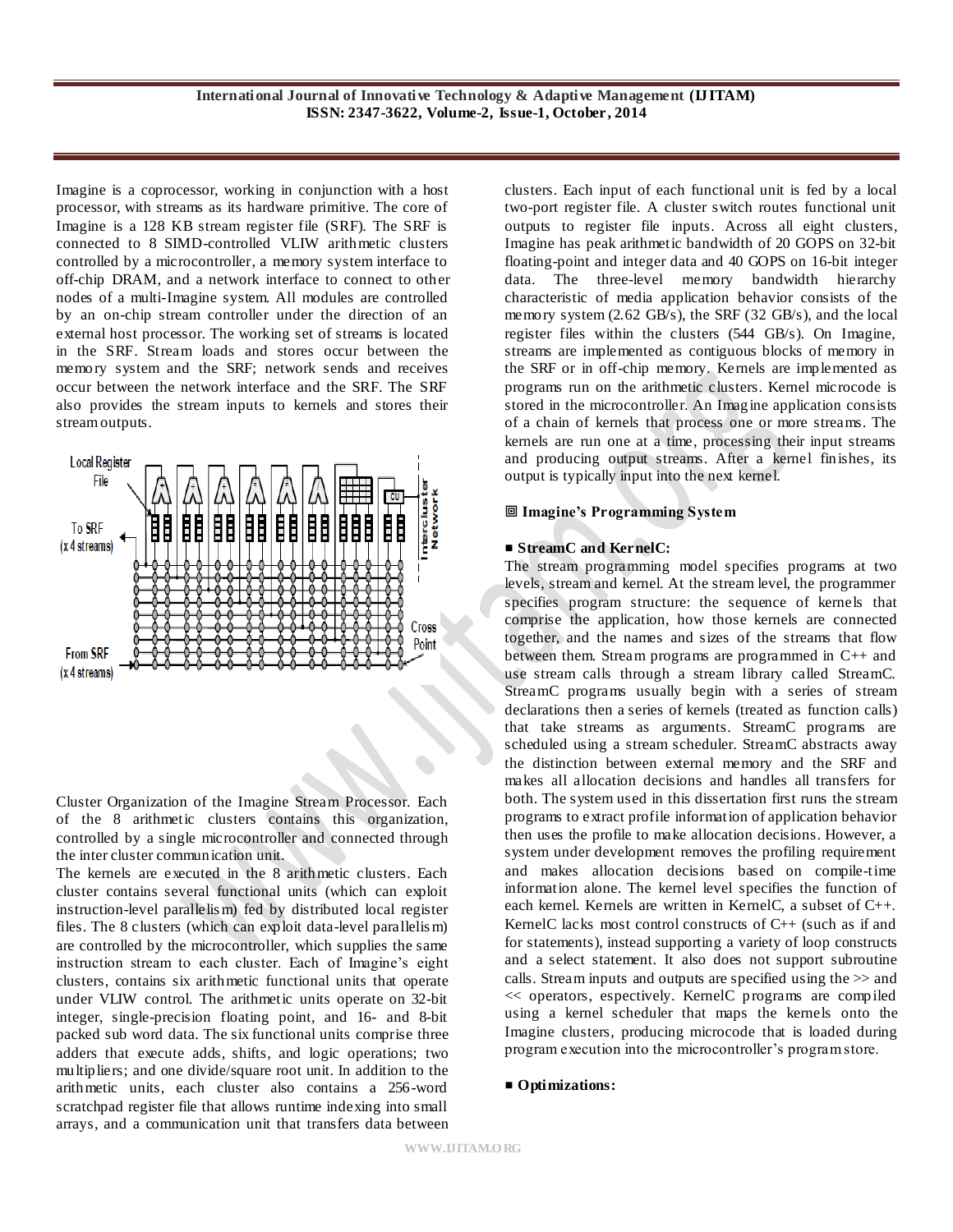Inputs to graphics pipelines—typically lists of vertices—are usually many thousands of elements long. In our system, these inputs are divided into "batches" so that only a subset

of them are processed at one time. This common vector technique is called "strip-mining"; it allows the hardware to best take advantage of the producer-consumer locality in the application by keeping the working set of data small enough to fit in the SRF. The second optimization we perform is used at both the kernel and stream levels. This optimization is applied to loops and is called "software pipelining". Software pipelining raises the instruction-level parallelism in a loop by scheduling more than one loop iteration at the same time. For example, the second half of one loop iteration can be scheduled at the same time as the first half of the next loop iteration. Software pipelining has a cost because more than one iteration is run at a time, the loop must run more times overall than if the loop was not software pipelined. The extra cost is due to the need to prime and drain the loop to account for the overlap in execution. However, software-pipelining a loop often makes the loop faster because the critical path for the loop is reduced. Software pipelining is effective when the loop is run many times because the reduction in critical path saves more time than the cost of the priming and draining. Software pipelining can be applied to both kernel loops and stream loops. All kernels in this work are software pipelined, as are all stream programs. Software -pipelining stream programs has an additional advantage in that kernel execution for one iteration overlaps memory traffic for the other iteration, allowing latency tolerance for the results of the memory operation.

# **Conditional Streams:**

Imagine's 8 SIMD-controlled clusters are ideal for processing long streams of independent data elements. If the same function is to be applied to each element in the stream, and no element in the stream is dependent on another element, then the elements can be evenly divided among the clusters with no necessary inter-cluster communication. However, this simple model is not true in general for stream programs. The conditional streams mechanism addresses this problem by introducing two new primitives: conditional input and conditional output. With a conditional input operation, a new data element is fetched from the input stream into a cluster only if a local condition code corresponding to that data element is true. Conditional outputs work in a similar fashion: they append data elements to an output stream only if a local condition code corresponding to that data element is true. These condition codes are typically calculated along with the data elements. The conditional stream primitives are conceptually simple for the programmer but are powerful enough to handle complex data-dependent behavior such as the examples below:

**▫ Switch:** This operation is an analog to the C *case* statement. Of *n* possible types of data

elements, each type must be processed differently. The *switch*  operator sends a data element to one (or none) of *n* different output streams. The *switch* operator ensures that all elements in the same output stream are of the same type so that the processing for all elements in the same output stream will be identical. Thus, these streams can be processed efficiently by a processor without the need for a conditional that is evaluated based on the type of the data element.

**▫ Combine:** The converse of *switch*, a *combine* operation merges several input streams into a single output stream. In our pipeline, the sort stage merges two sorted streams of fragments into a single sorted stream.

**▫ Load-balance:** Each data element in an input stream may require a different amount of

computation. The *load-balance* mechanism allows each cluster to receive a new input to process as soon as it is finished processing its previous element. In our pipeline, our triangle rasterization implementation ensures that clusters processing triangles of different size do not have to wait for all clusters to be complete before starting the next triangle. Traditional mechanis ms for implementing these conditional operations on parallel machines result in inefficient use of the processing elements (in this case the clusters). The key to implementing conditional streams on Imagine is to perform the necessary data routing in the clusters by leveraging the inter-cluster communication switch already present in the clusters. The conditional stream mechanism can be implemented either fully in software or accelerated with minimal hardware support. Show that one scene in our pipeline (a scene similar to ADVS-1) ran 1.8 times faster on a conditional stream architecture than on an equivalent traditional data-parallel architecture.

# *3. Results and Analysis*

In this chapter we analyze the performance of our implementation on the Imagine Stream Processor. I begin by describing our test scenes and our experimental setup. I then look at the results of running these scenes on a cycle-accurate simulator: frames per second, primitives per second, memory hierarchy performance, cluster occupancy, and kernel breakdown. Next we discuss some aspects of our implementation that impact its performance: batch size, short stream effects, SIMD efficiency, fill and vertex rates, and our rasterizer choice. Finally, I characterize the kernels by performance limit and scalability and compare the theoretical bandwidth requirements against the achieved performance of our implementation.

# **Experimental Setup**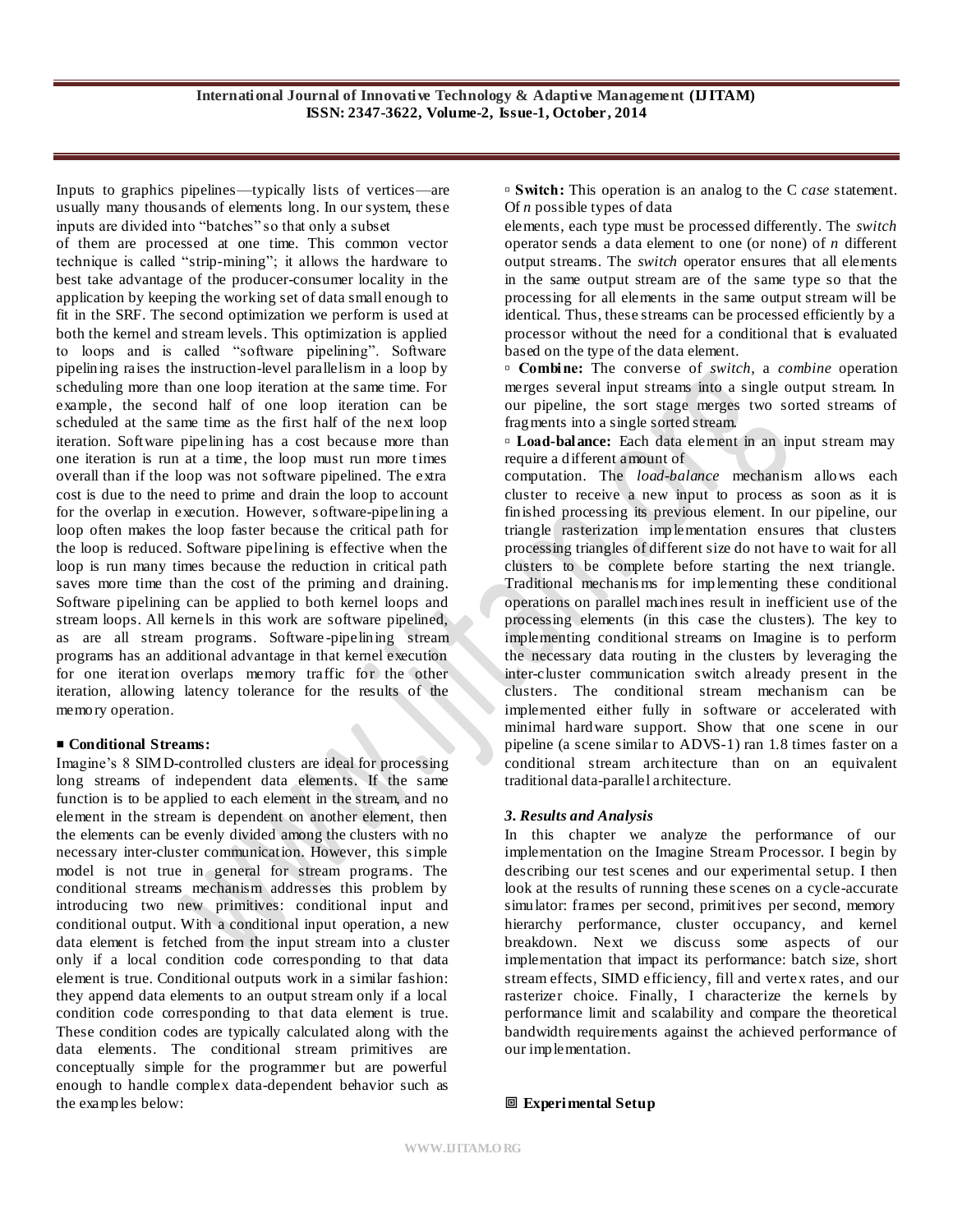For the results in this chapter we used two different simulators. The first simulator, the cycle-accurate simulator called isim, models the complete Imagine architecture, including computation, stream and kernel level control, and memory traffic and control, with cycle accuracy and has been validated against our RTL models and circuit studies. The second simulator is a functional simulator called idebug that is integrated into our development environment. It gives accurate results of kernel runtime but does not take into account kernel stalls, memory time, or contention between Imagine's resources. Unless otherwise noted, the cycle-accurate simulator isim is used for all results; it models a 500 MHz Imagine stream processor with external SDRAM clocked at 167 MHz. Both simulators are configurable via a machine description file that specifies the components of the processor and the delays in computation and communication between its constituent parts. These delays have been validated against Imagine's RTL description and simulations of its physical implementation. At the beginning of each simulation, all input data streams (the list of vertices, the input to the perbegin kernel, the texture maps, and the color and depth buffers) were located in Imagine's main (off-chip) memory, and at the end, the complete output image was also in Imagine's main memory.

### **Test Scenes**

To facilitate comparison between scenes, each of these scenes was rendered into a 24-bit

RGB color frame buffer with a window size of  $720 \times 720$ pixels.

**Remote 1: Joystick** Our first scene is a Gouraud-shaded rendering of a finely subdivided sphere, specified as separate triangles and lit with three positional lights with diffuse and specular lighting components.

**Remote 2: Mouse** The Mouse is the first frame of the SPECviewperf 6.1.1 Advanced Visualizer benchmark with lighting and blending disabled and all frequency pointsampled from a  $512 \times 512$  texture map.

**Remote 3: Keyboard** The Keyboard is identical to mouse, except all frequency lookups are mipmapped with 8 samples per fragment.

**Remote 4: Pin-pen** The bowling pin shader has 5 fragment frequency applied to it as well as a procedurally specified light with diffuse and specular components. Each frequency is sampled once per fragment.

**Remote 5: Pin-pen8** is identical to Pin-pen, except all five frequency lookups are mipmapped with 8 samples per fragment.

**Remote 6: Joy board** uses the same geometry as Pin-pen but uses procedural turbulence involving 4 noise calculations per fragment to generate its appearance. The fragment program applies over 1200 operations to each fragment.

**Remote 7: Projector -remote** perturbs the positions and normals of each vertex of a 200 *×* 200 tessellated sphere using a single combined per-vertex displacement/bump map frequency lookup. It displaces the position along the normal, then perturbs the normal in tangent space in directions parallel to the surface tangent and binormal vectors. It then performs a per-fragment bump map lookup to perturb a per-fragment normal given interpolated binormal and tangent vectors. The perturbed normal is used to compute a reflection vector which is used to index into an environment map. This "environmentmapped-bump-map" calculation involves a dependent texture read.

| <b>Remo</b><br>te $1:$<br>Joysti |                       | <b>Remote</b><br>2: | Scene<br>3:<br>Keybo | <b>Rem</b><br>ote4:<br>Pin | <b>Remo</b><br>te $5:$ | Remote<br>6:<br>$\mathbf{J}\mathbf{o}\mathbf{y}$ |        | <b>Remo</b><br>te $7:$ |
|----------------------------------|-----------------------|---------------------|----------------------|----------------------------|------------------------|--------------------------------------------------|--------|------------------------|
|                                  |                       | <b>Mouse</b>        |                      |                            | Pin                    |                                                  |        | Projec                 |
| ck                               |                       |                     | ard                  | pen                        | pe n8                  | board                                            |        | tor                    |
|                                  |                       | $\mathbb{O}$        |                      |                            |                        |                                                  |        | remot<br>e             |
|                                  |                       |                     |                      |                            |                        |                                                  |        |                        |
|                                  |                       |                     |                      |                            |                        |                                                  |        |                        |
|                                  | Vertices              | 245,760             | 62,576               | 62,576                     | 80,000                 | 80,000                                           | 80,000 | 80,000                 |
|                                  | Triangles             | 81,920              | 25,704               | 25,704                     | 80,000                 | 80,000                                           | 80,000 | 80,000                 |
|                                  | Fragments             | 180,909             | 70,384               | 70,384                     | 91,591                 | 91,591                                           | 91,594 | 266,810                |
|                                  | Frags/tri             | 4.4                 | 5.5                  | 5.5                        | 2.3                    | 2.3                                              | 2.3    | 6.7                    |
|                                  | Interpolants          | 5                   | 4                    | 4                          | 16                     | 16                                               | 13     | 20                     |
|                                  | Per-V BW <sup>a</sup> | 32                  | 28                   | 28                         | 44                     | 44                                               | 32     | 84                     |
|                                  | Per-F B $W^b$         | 12                  | 16                   | 44                         | 32                     | 172                                              | 12     | 28                     |
|                                  | <b>Textures</b>       |                     | 1 F                  | 1 F                        | 5 F                    | 5 F                                              |        | 1 V, 2 F               |
|                                  | <b>Batch size</b>     | 480                 | 288                  | 48                         | 120                    | 32                                               | 112    | 40                     |
|                                  | <b>FPS</b>            | 39.76               | 150.33               | 62.88                      | 54.82                  | 23.38                                            | 45.64  | 21.41                  |
|                                  | Mem $BW^c$            | 399                 | 424                  | 301                        | 354                    | 451                                              | 167    | 304                    |
|                                  |                       |                     |                      |                            |                        |                                                  |        |                        |

Remote Characteristics.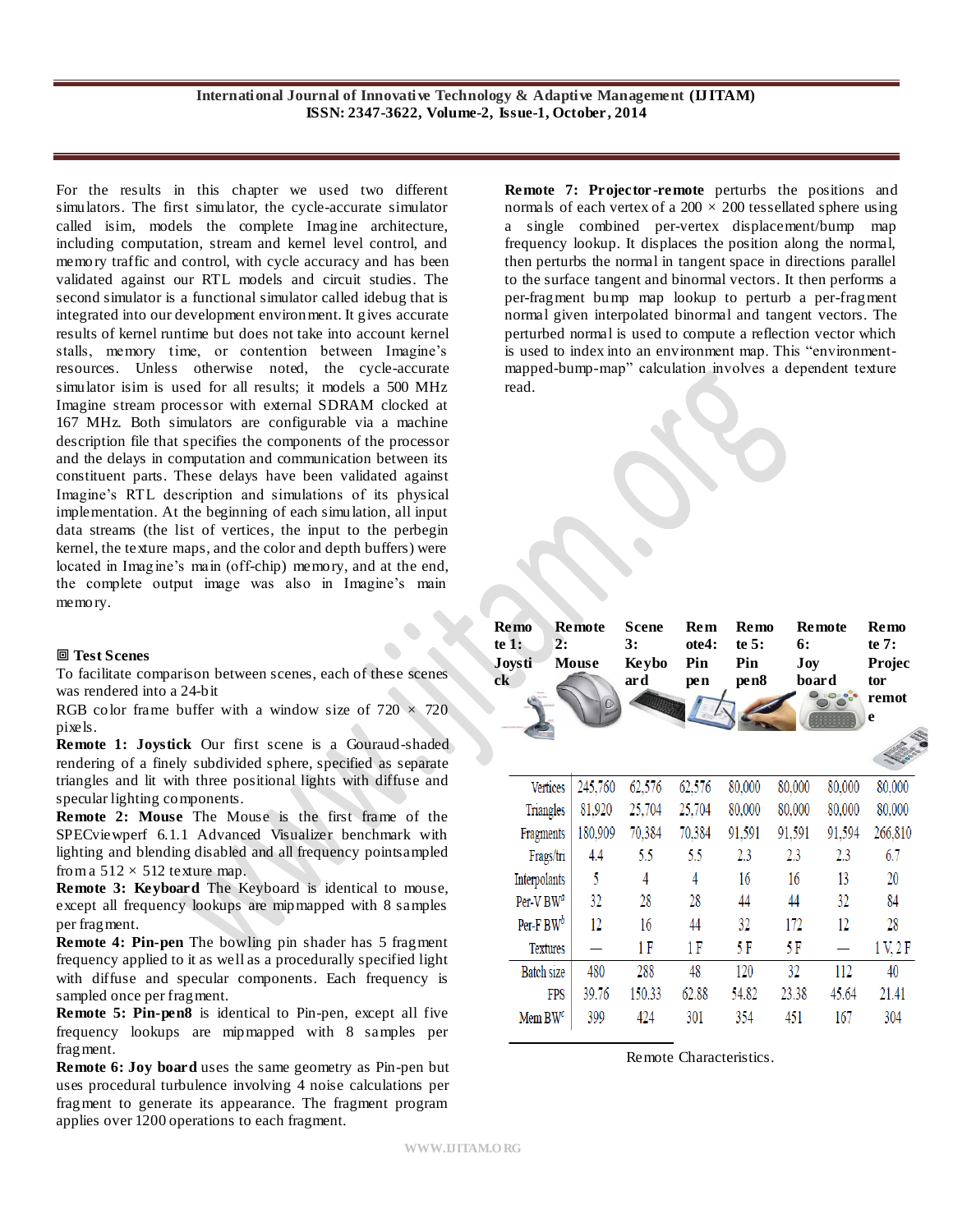#### **Results**

### **Performance and Occupancy**

We begin by looking at the performance in frames per second of our test scenes. Above figure shows the results for our scenes. All scenes run well above the 10 frames per second traditionally considered the lower limit for interactivity and our fastest scene, Mouse, runs at over 150 frames per second. Next I compare the performance of a subset of these scenes1 to representative hardware and software graphics implementations. The hardware implementation is a NVIDIA Quadro4 700XGL running on a 930 MHz Pentium 3 processor with 512 MB of Rambus RDRAM under Microsoft Windows 2000 Professional version 5.0.2195. The software implementation is the same system running with no hardware acceleration, using the software NVIDIA drivers. The NVIDIA drivers are version 6.13.10.2942 and the Microsoft Opengl32.dll version is 5.0.2195.4709.



Test Remote: Frames per Second. All data was acquired using the cycle-accurate simulator for an Imagine stream processor running at 500 MHz.

The two other configurations are typical configurations of the year 2000. The hardwareaccelerated system for 2000 is a 450 MHz Intel Pentium III Xeon workstation with 128 MB of RAM running Microsoft Windows NT 4.0. Its graphics system is an NVIDIA Quadro with DDR SDRAM on an AGP4X bus running NVIDIA's build 363 of their OpenGL 1.15 driver.

The software-only system is the same machine and graphics hardware with OpenGL hardware acceleration disabled, using Microsoft's opengl32.dll, GL version 1.1. Data from the year 2000 configurations is taken from our previous work I measured the performance on these scenes by implementing them in OpenGL. On the PC systems, I ran these from immediate-mode arrays of vertices in system memory or through Kekoa Proudfoot's lightweight RTSL scene viewer, using GL vertex arrays (Pin-pen), to remove as many effects of application time on frame rate as possible. We eliminated startup costs by allowing the system to warm up (in particular, to load textures into texture memory) and then averaging frame times over hundreds of frames.

Refresh synchronization costs were eliminated by disabling the vertical retrace sync, allowing a new frame to begin immediately after the old frame completed. All windows were single-buffered and neither flushes nor buffer clears were used. The Mouse scenes, because they appeared to be limited by host effects, were also run separately with display lists. With this setup, we accurately model Imagine's chip and memory performance but not its performance in a complete system. A comparison against a commercial system in immediate mode, then, is biased in favor of Imagine, because real systems have other bottlenecks that are not present in the Imagine simulation. In particular, the interaction between the host processor and the graphics subsystem is not modeled, and many hardware -accelerated systems are limited by the bus between the processor and the graphics subsystem. On the scenes tested, we expect the bus communication overhead to be small, but more complex scenes may have a greater cost associated with this communication. Running scenes on the commercial systems with display lists eliminates many of the host effects because the software drivers can more efficiently feed data to the graphics processor. Using display lists in this manner would allow the fairest comparison between Imagine and the commercial systems. However, display lists also perform compile-time optimizations on the data stream that are unavailable to immediate-mode renderers or to Imagine. Thus running with display lists biases the comparison in favor of the commercial systems, but does provide an upper bound on commercial system performance. Figure bellow shows the results of running this subset of our scenes against these software and hardware commercial implementations. Broadly, Imagine is significantly faster than software implementations (over an order of magnitude than the 2000 implementation and on average, several times faster than the 2002 configuration). Imagines' performance is roughly comparable to the 2000 NVIDIA Quadro, a graphics processor with a similar transistor count but lower clock speed (135 MHz) than Imagine. And NVIDIA's latest processor, the Quadro4 700XGL (with three times the number of transistors and a 275 MHz internal clock), runs at worst 3 times slower than Imagine and at best more than 6 timesfaster, with a geometric mean of 23.9% faster. The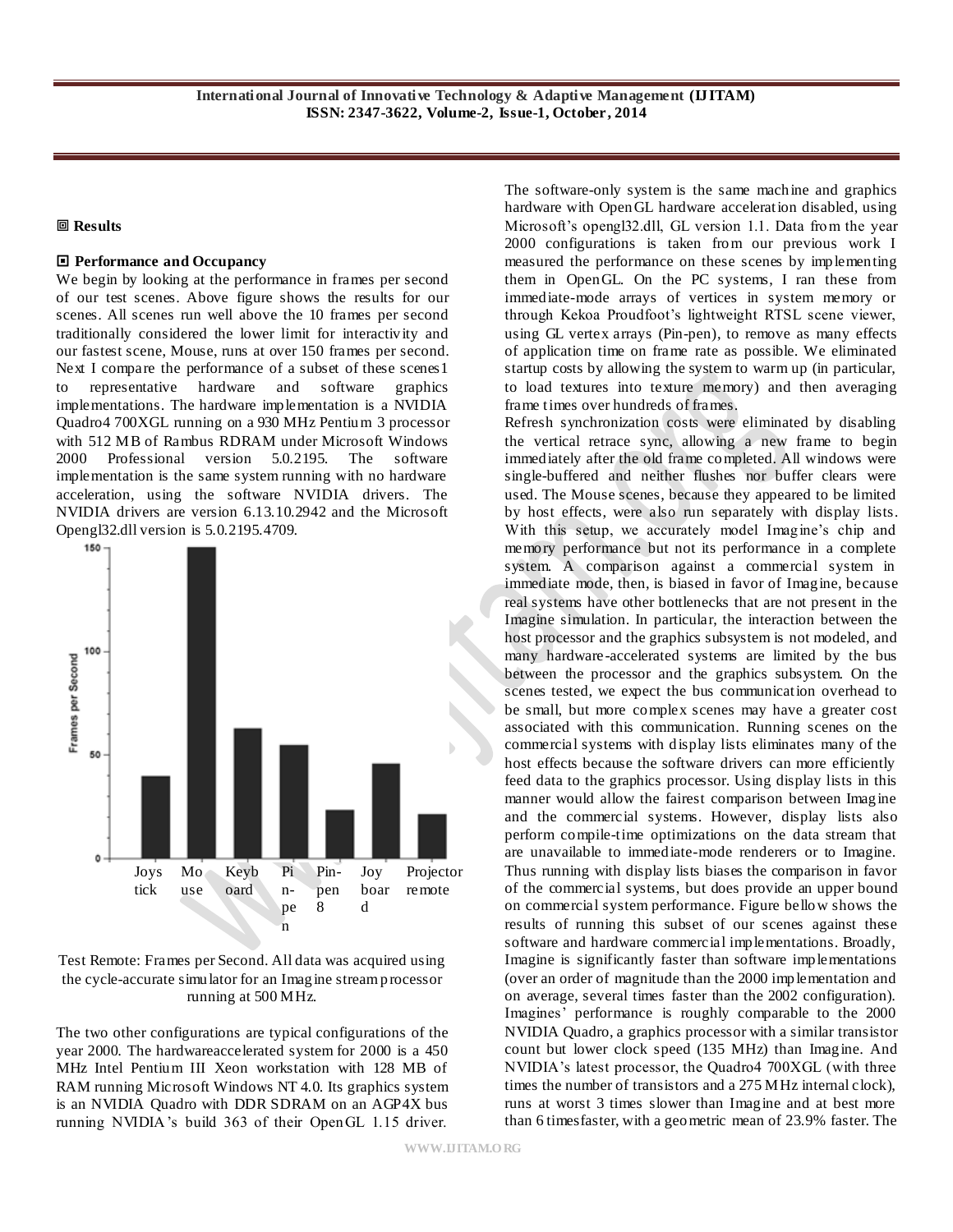two display list tests (on the Remote device scenes) run on average 139% faster. The reasons for the performance differences with today's special-purpose hardware are discussed more fully in the following sections of this dissertation. Because the different scenes have different primitive counts and amounts of work per primitive, it is difficult to draw many conclusions from only frames-persecond numbers. However, these numbers do allow comparisons between scenes with identical (or similar) input datasets. We can see that adding mipmapping to the Mouse scene, resulting in Keyboard, more than halved the runtime.



Test Remote: Comparison against Commercial Systems. Imagine is compared against representative commercial software and hardware implementations of the years 2000 and 2002. The Remote device scene was also measured with display lists (marked DL) for both 2002 commercial configurations.

And we can see that on the pin dataset, the complex noise calculation in Projector-remote is slightly more expensive than the 5 point-sampled frequency lookups in Pin-pen, but less than half the cost of mapping each of those 5 texture lookups in Pin-pen8. Another measure of system performance is the achieved vertex and fragment rates of the system, shown in above figure. Comparing the vertex and fragment rate for any given scene just gives the ratio of vertices to fragments for that scene. More interesting is looking at a specific rate across multiple scenes, which allows a comparison between the amount of work per primitive across those scenes. However, this may be somewhat misleading if one primitive has a disproportionate amount of work. A large amount of work in one primitive (such as vertices) will push down the rate for the other primitive (fragments) because the large amount of time spent processing vertices will leave less time for fragments2. I achieve over 1.7 million vertices per second and over 2.1 million fragments per second on every scene, with a peak rate for vertex rate on Joystick (9.8 million vertices per second) and for fragment rate on Mouse (10.6 million fragments per second).



Test Remote: Memory Hierarchy Bandwidth. Bars indicate the memory bandwidth measured for scenes at all three levels of the memory hierarchy. Red indicates main memory bandwidth, green SRF bandwidth, and blue cluster register file bandwidth.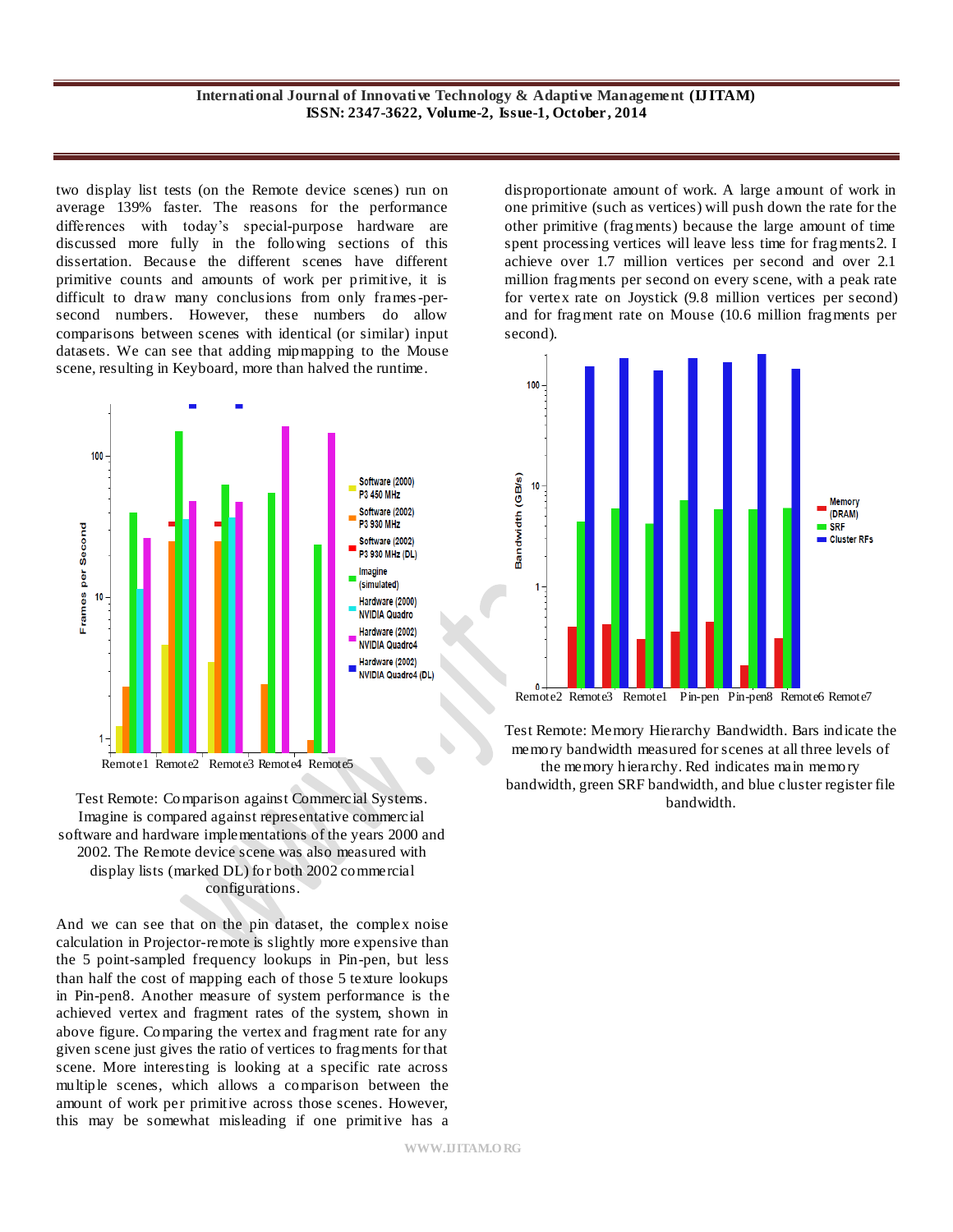

 Remote1 Remote2 Remote 3 Remote 4 Remote5 Remote 6 Remote 7 Test Remote: Primitives per Second. Bars show each scene's delivered vertexper-second (green) and fragment-per-second (blue) rates.



Remote1 Remote2 Remote 3 Remote 4 Remote5 Remote 6 Remote 7 Test Remote: Cluster Occupancy. Each scene's cluster occupancy is measured in two ways, one including cluster stalls as active (green), one excluding cluster stalls (blue).

Memory bandwidth hierarchy is a cornerstone of the efficiency of stream architectures. We see that each level of the memory hierarchy delivers an order of magnitude more bandwidth than the level below it. The bandwidths for each level across all scenes are relatively uniform, although frequency scenes exhibit a higher memory bandwidth than non-textured ones, and the heavy per-vertex work in Joystick and per-fragment work in Joy-board push down their main memory demands. For efficiency, then, we would like to keep the clusters as busy as possible. Above figure shows the cluster occupancy for each of our scenes. Here, occupancy refers to the percentage of the runtime in which the clusters are busy. Our measured occupancies range from 65% (72% counting cluster stalls as busy) to above 90%. Ideally, the clusters would be busy 100% of the time. For several reasons, our achieved occupancy is below this ideal figure. First, the pipeline involves a number of memory transfers. Kernels cannot begin before those transfers are complete. When run straight through, the pipeline is serialized, with the clusters completely idle from the beginning of each memory operation to the end. We remedy this by software-pipelining the stream program (described in Section 3.3.2).

We run two iterations of the loop at the same time, scheduled such that kernel execution for one iteration overlaps memory traffic for the other iteration. Software pipelining is vital to achieving high occupancies on this and other stream applications. All results presented in this work are softwarepipelined at the stream level. However, software pipelining is not perfect. It is difficult to perfectly match memory traffic in one iteration to kernels in the other. Making the job much more difficult is the widely varying amounts of work per iteration. The generated software pipeline is static and while it may be the best static pipeline for all iterations considered in total, for specific iterations it may be a poor match. And when it matches a particular iteration poorly, the cluster occupancy suffers3. Several other reasons contribute to a non-ideal occupancy. A minimum kernel execution time leaves the clusters idle after running very short kernels. Conditionals in the stream program take time to evaluate on the host while the clusters wait. Conflicts in stream allocation in the SRF between the two active iterations also sometimes force kernels to wait for their allocated output SRF space to become free (as a result of a memory write, for instance) even though their inputs are all ready. The stream scheduler optimizes for long streams at the expense of these conflicts, which is generally a win for performance overall but a loss in occupancy.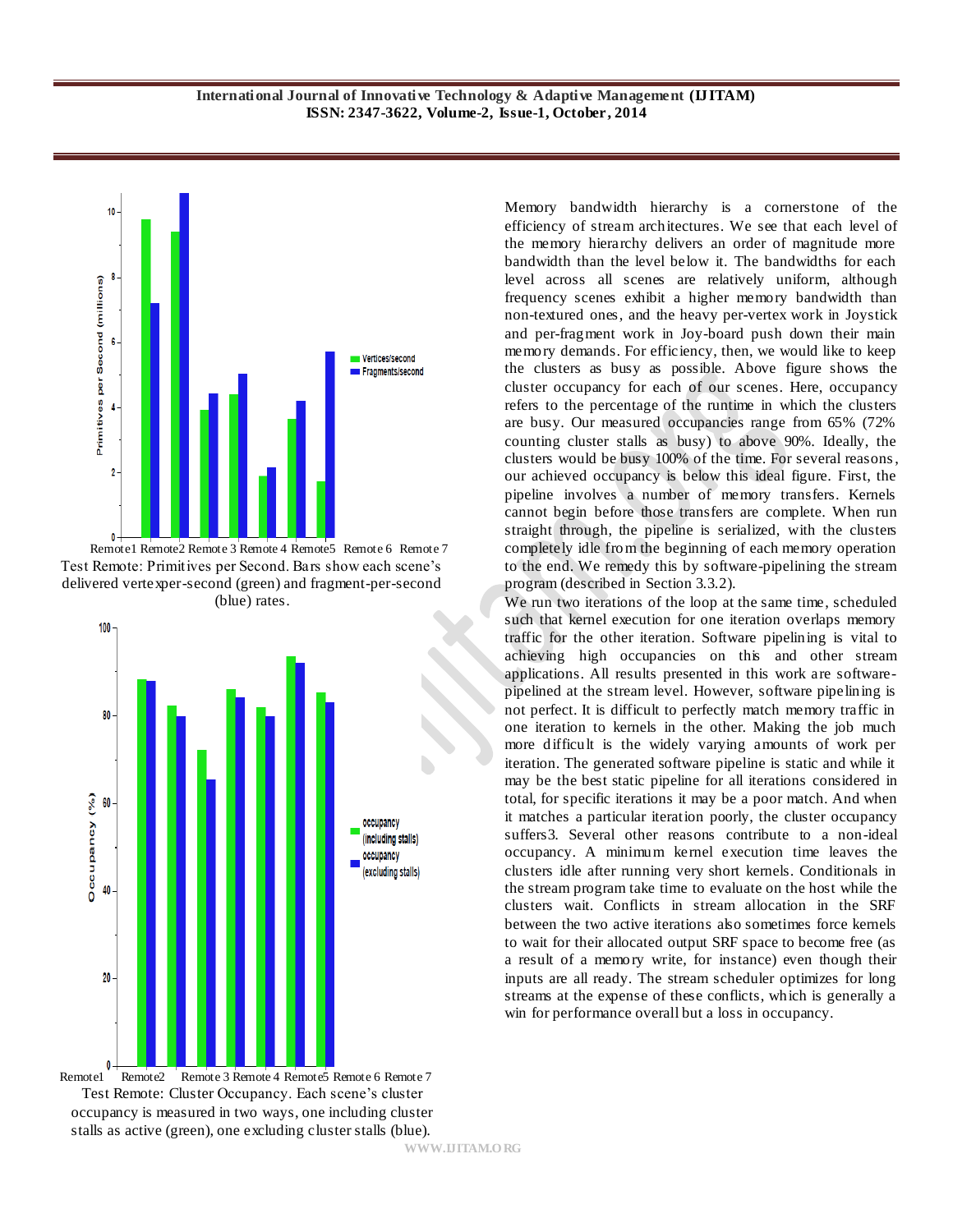

Remote1 Remote2 Remote3 Remote4 Remote5 Remote 6 Remote 7

Each of the test scenes has its output normalized to 100%, and the respective contributions of each kernel to each scene are displayed as a subset of the 100%. Kernels shaded blue are in the geometry stage, red in rasterization, and green in composition. The perbegin contribution is negligible.

# *4. Conclusion*

We have shown that although Reyes has several desirable characteristics—bounded-size primitives, a single shader stage, and coherent access textures—the cost of subdivision in the Reyes pipeline allows the OpenGL pipelines to demonstrate superior performance. Continued work in the area of efficient and powerful subdivision algorithms is necessary to allow a Reyes pipeline to demonstrate comparable performance to its OpenGL counterpart. As triangle size continues to decrease, Reyes pipelines will look more attractive. And though the shaders we have implemented are relatively sophisticated for today's real-time hardware, they are much less complex than the shaders of many thousands of lines of code used in movie production. When graphics hardware is able to run such complex shaders in real time, and the cost of rendering is largely determined by the time spent shading, we must consider pipelines such as Reyes that are designed for efficient shading. Furthermore, as graphics hardware becomes more flexible, multiple pipelines could be

supported on the same hardware, as we have done with our implementation on Imagine. Both the OpenGL and Reyes pipelines in our implementation use the same API, the Stanford Real-Time Shading Language, for their programmable elements. Such flexibility will allow graphics hardware of the future to support multiple pipelines with the same interface or multiple pipelines with multiple interfaces, giving graphics programmers and users a wide range of options in both performance and visual fidelity.

Computer architecture of sensor device, a complex task with high computational demand, is an increasingly important component in modern workloads. Current systems for highperformance rendering typically use special purpose hardware. This hardware began as a fixed rendering pipeline and, over time, has added programmable elements to the pipeline. In this dissertation, I take a different direction in the design and implementation of a rendering system. I begin with a programming abstraction, the stream programming model, and a programmable processor, the Imagine stream processor, and investigate their performance and suitability for the rapidly evolving field of computer graphics. We find that the stream programming model is well suited to implement the rendering pipeline, that it both efficiently and effectively utilizes the stream hardware and is flexible enough to implement the variety of algorithms used in constructing the pipeline. Because of its programmability, such an architecture and programming system is also well positioned to handle future rendering tasks as we move toward remote sensor device solutions that have the real-time performance of today's special-purpose hardware and the photorealism and complexity of the best of today's computer-generated motion pictures.

# **Contributions**

The contributions of this dissertation are in several areas.

# **The Rendering Pipeline:**

First, the development of the stream framework for the rendering pipeline and the algorithms used in the kernels that comprised it are significant advances in the field of stream processing. In particular, the rasterization of pipeline and the mechanis m for preserving ordering were difficult problems that are solved with efficient and novel algorithms. The framework is suited for not only a single pipeline but also alternate pipelines as well as hybrid pipelines; in this work we describe two complete pipelines, an OpenGL-like pipeline and a Reyes-like pipeline. The algorithms employed also exploit the native concurrency of the rendering tasks, effectively utilizing both the instruction-level and data-level parallelism inherent in the tasks. Finally, the shading language backend that generates the vertex and fragment programs produces